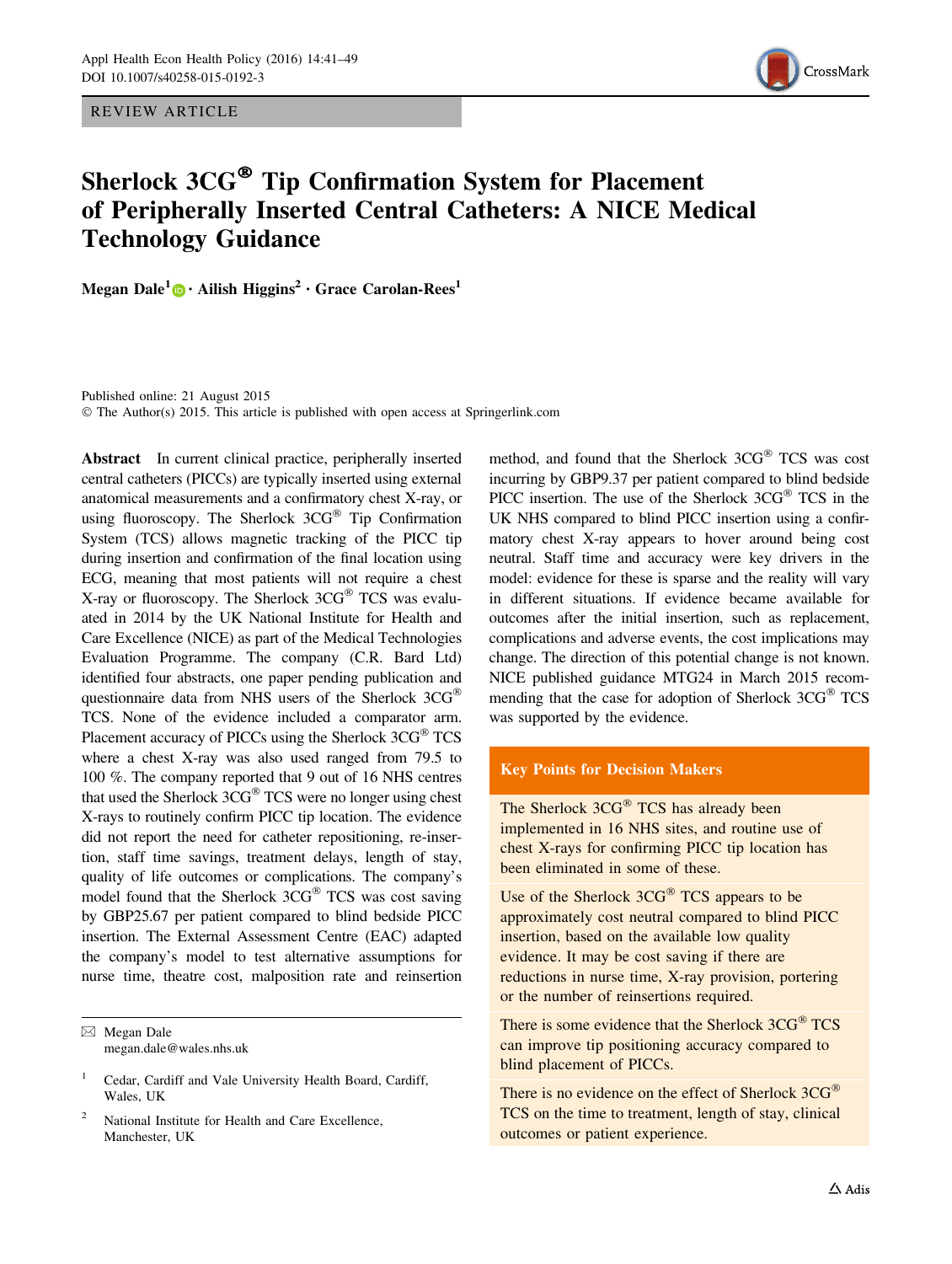# 1 Introduction

This is part of a series summarising guidance produced by the National Institute for Health and Care Excellence (NICE) Medical Technologies Evaluation Programme (MTEP). The process is explained by Campbell and Campbell in the first publication of this series [[1\]](#page-8-0). This article summarises the External Assessment Centre (EAC) report [\[2](#page-8-0)] and Medical Technology Guidance (MTG) for the Sherlock  $3CG^{\circledast}$  Tip Confirmation System (TCS) for placement of peripherally inserted central catheters [\[3](#page-8-0)]. The EAC that produced the assessment report for the Sherlock 3CG® TCS was Cedar, a collaboration between Cardiff and Vale University Health Board, Cardiff University and Swansea University.

# 2 Background

Peripherally inserted central catheters (PICCs) use a catheter inserted at a peripheral vein using ultrasound guidance and gently moved through the vein until the tip is in the superior vena cava or right atrium. The insertion site is typically the brachial or cephalic vein in the upper arm, leading to the right subclavian vein [[4,](#page-8-0) [5\]](#page-8-0) (Fig. [1\)](#page-2-0).

PICCs are used in different circumstances, including:

- measuring circulatory or heart functions
- providing long-term access route for infusions and blood tests
- delivering drugs that require rapid dilution, e.g. chemotherapy
- delivering contrast medium for cardiac imaging.

The different clinical uses for PICCs mean that there is variation in the pathways that occur in practice. PICCs may be inserted in intensive care units (ICUs), in outpatient clinics, at the bedside, and in fluoroscopy and X-ray departments. The clinical staff who insert PICCs include specialist nurses, radiologists and doctors [[2\]](#page-8-0).

The two methods for placing PICCs which are currently standard are [\[2](#page-8-0)]:

- Blind placement—the catheter is pushed into the vein a set distance according to anatomical measurements taken externally on the patient. Once the PICC is placed, the correct position is confirmed using a chest X-ray.
- Fluoroscopy-guided PICC placement—the tip location can be visualised and the final location confirmed during the procedure.

In the UK, the preferred position for the PICC tip position is normally the mid or lower superior vena cava, cavo-atrial junction, or the high right atrium, based on European guidelines [[4\]](#page-8-0). There is no international consensus.

The length of time for which PICCs are in place ranges from a few days to over a year: 1 week to 3 months is most typical. During this time, the location of the tip may move slightly. This would be identified only if it caused a clinical problem, or if there was an X-ray or imaging for another reason.

There are instances of gross malpositioning, for example if the catheter enters the left subclavian vein or the right internal jugular vein. It may be possible to correct such malpositioning with the catheter in place. Otherwise, the PICC is removed and a new PICC inserted. PICC malpositioning may cause complications such as catheter malfunction, cardiac arrhythmia or tamponade [[5\]](#page-8-0). More minor malpositioning has less obvious clinical relevance. The confirmatory chest X-ray may show that the tip is inserted slightly too far, and in this case it can be pulled back to achieve the desired position. Some PICC teams will intend to always place the tip too far, and pull back by a measured amount following the chest X-ray. The PICC can never be moved further in after initial insertion, as the external section is no longer sterile.

# 2.1 Sherlock 3CG® Tip Confirmation System

The Sherlock  $3CG^{\circledast}$  TCS uses a sensor to track a magnetic tip at the distal end of the catheter and internal ECG measurements to confirm the position of the catheter tip relative to the heart. For most patients, a chest X-ray will not be required to confirm tip placement, and the procedure can be completed at the patient's bedside, or in an outpatient clinic.

The Sherlock  $3CG^{\circledast}$  TCS sensor is a class I medical device, which obtained a CE mark in December 2011. The sensor must be used with the Sherlock  $3CG^{\circledast}$  TCS magnetic stylet, and Power PICC SOLO catheter—class II medical devices, which obtained CE marking in February 2012. The Sherlock  $3CG^{\circledast}$  TCS cannot be used with other types of catheter.

# 2.2 National Institute for Health and Care Excellence (NICE) scope

NICE defines the scope of the evaluation prior to the company's submission of evidence [[6\]](#page-8-0).

Population Adult patients undergoing PICC insertion.

Intervention The Sherlock  $3CG^{\circledR}$  TCS, used by a healthcare professional trained in PICC placement. Previous versions of the system that did not include the use of both magnetic tracking and ECG tip confirmation were excluded.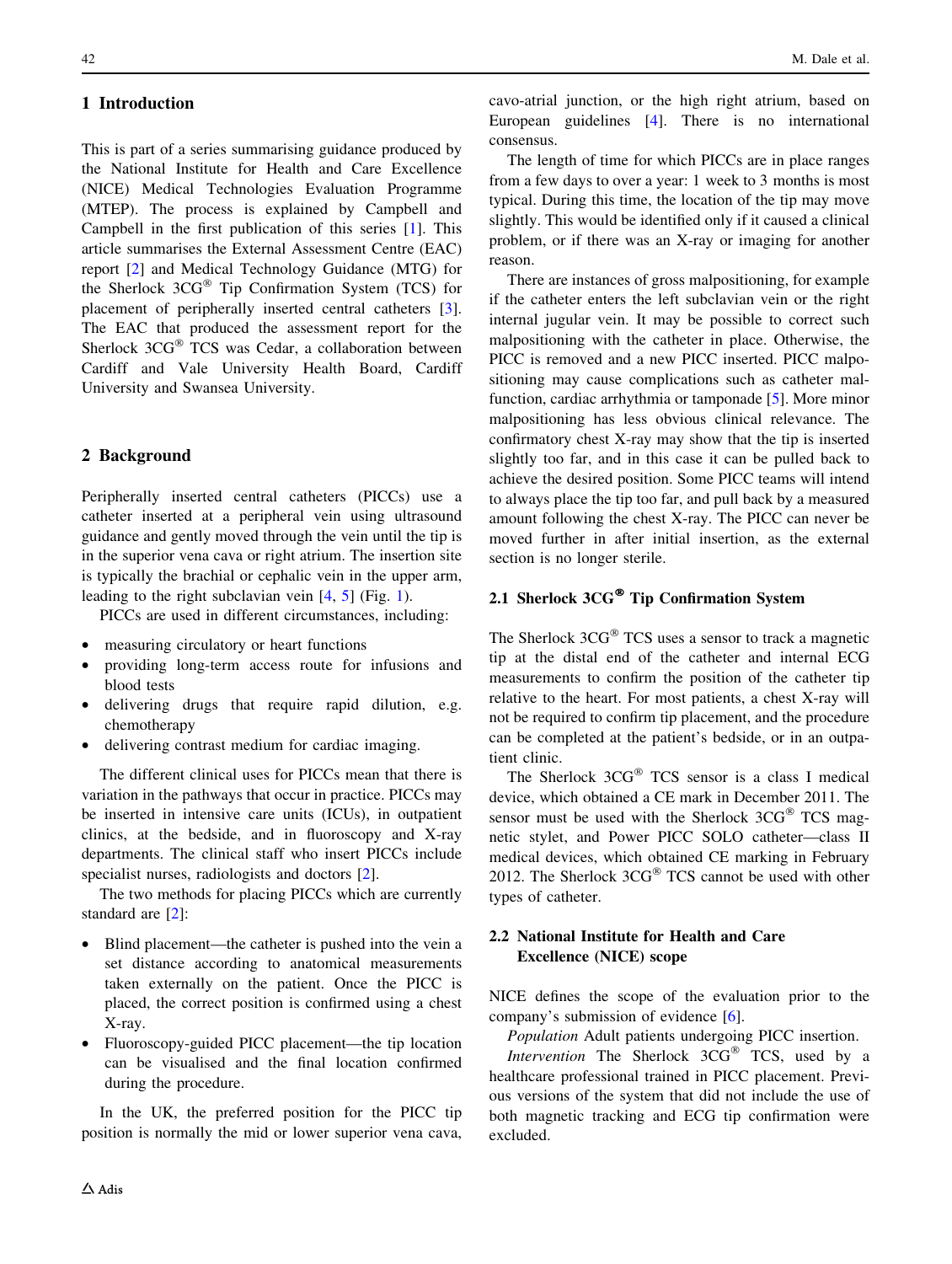<span id="page-2-0"></span>Fig. 1 Diagram of heart (Cardiff University Media

Resources)



Comparators There were two comparators, based on current practice:

- Blind PICC insertion followed by chest X-ray.
- Fluoroscopy.

Outcomes Included accuracy of catheter tip placement, requirement for confirmatory chest X-ray, catheter malposition rates, catheter re-positioning rates, impact of malposition-related complications, time to treatment, staff time, length of stay, fluoroscopy needed to place the PICC, time for PICC insertion, patient experience, patient quality of life and device-related adverse events.

The benefits to patients claimed by the company are  $[2, 1]$  $[2, 1]$  $[2, 1]$ [6](#page-8-0), [7\]](#page-8-0):

- Better accuracy of PICC placement.
- Better outcomes by reducing the incidence of catheter malposition and post-procedural repositioning.
- Removed the need for a chest X-ray or fluoroscopy to confirm tip location after PICC insertion.
- Reduced treatment delays due to intra-procedural verification of tip position.
- Safe method for PICC tip placement with no associated adverse events or complications.
- PICC placement and tip verification are during the same procedure.

It improves patient experience and increases the patient's confidence in the PICC placer.

The benefits to the healthcare system claimed by the company are:

- A reduced and more efficient care pathway because no chest X-ray is needed.
- Lower staff requirements (radiologists/radiology nurses/radiographers/radiology healthcare support workers) because the need for X-ray confirmation is reduced. Also reduced need for porters for patient transfer and doctors for X-ray assessment.
- Potential reduction of bed occupancy due to reductions in treatment delays.
- Reduced costs of consequences of malpositioning.
- Reduced costs of using resource intensive departments such as radiology.

# 3 Review of Clinical and Economic Evidence

The company provided an evidence submission to NICE that summarised the clinical and cost evidence for the Sherlock  $3CG^{\circledast}$  TCS and presented a cost-consequence model [[8](#page-8-0)]. The aim is to evaluate whether the Sherlock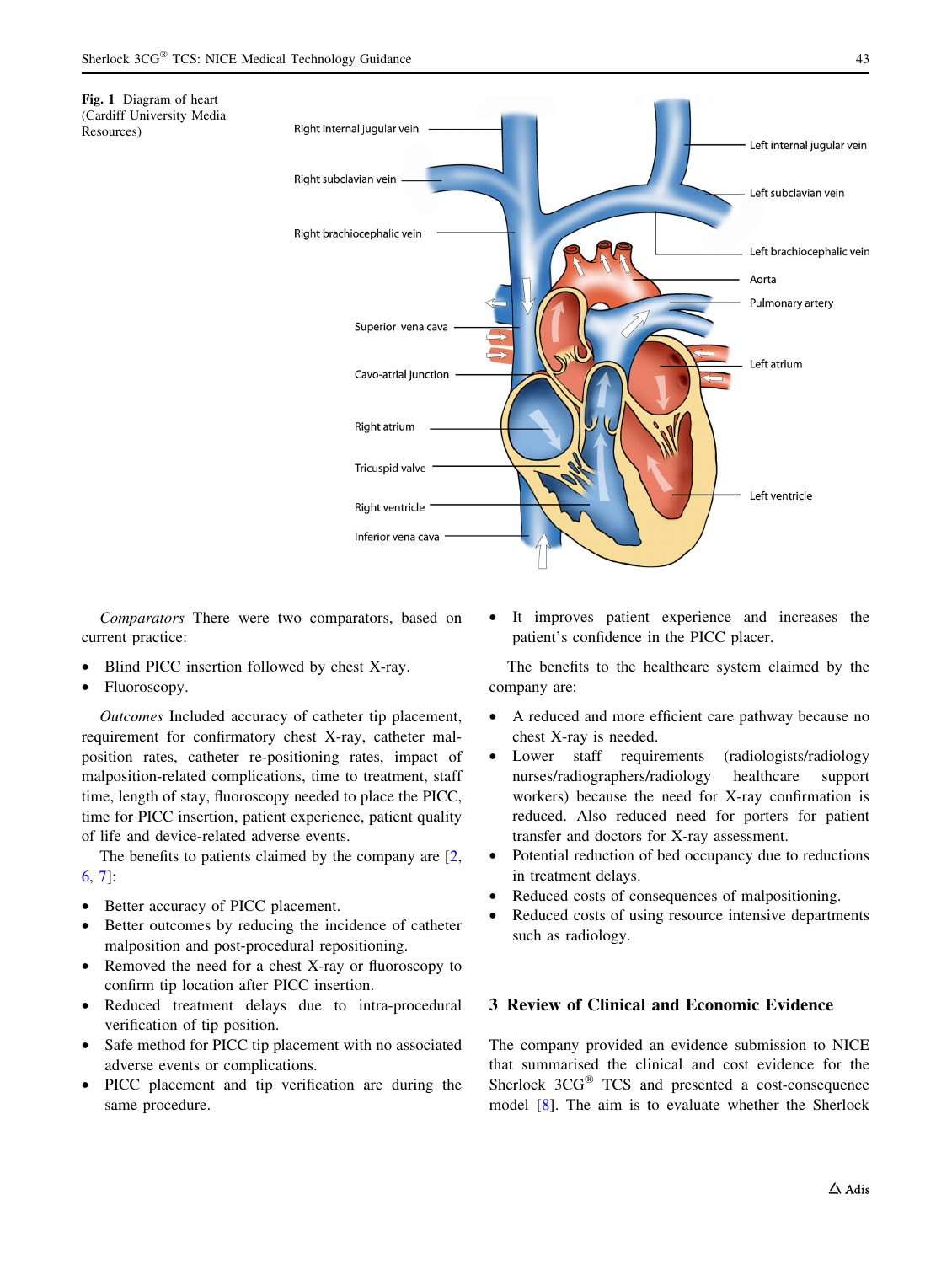$3CG^{\circledR}$  TCS carries a clinical advantage and/or a reduced cost in comparison to current NHS standard care.

# 3.1 Company's submission of clinical effectiveness evidence

The company identified and submitted 4 relevant studies [\[9–12](#page-8-0)]. None of the submitted studies were peer reviewed or published in full. Two studies were from the USA, one from Australia and one from the UK. The company also identified a study that was pending publication [[13\]](#page-8-0), and subsequently published. Given the paucity of evidence, the EAC widened the scope to include any previous models of the technology that included both ECG measurement and magnetic tracking. This resulted in one presentation being included [[14\]](#page-8-0). The company also submitted information from questionnaires that it had sent to selected NHS users of the Sherlock 3CG® TCS.

# 3.2 Critique of clinical evidence available

#### 3.2.1 Peer reviewed evidence

The only available peer reviewed paper reported a retrospective analysis of the first 250 PICC insertions following introduction of the Sherlock 3CG® TCS to an NHS intensive care unit (ICU) [\[13](#page-8-0)]. PICCs were placed by the Vascular Access Team at the bedside and, following tip confirmation with the Sherlock  $3CG^{\circledast}$  TCS, a portable X-ray was used to assess placement accuracy. Eleven out of 250 patients (4 %) were excluded due to difficulties interpreting the ECG  $(n = 4)$ , other PICC difficulties  $(n = 3)$ , or X-ray difficulties  $(n = 4)$ . The authors reported 49 out of 239 (21 %) tip placements were not in the correct position using European guidelines (Pittiruti guideline).

A paper by the same group reported accuracy of blind bedside PICC placement shortly before the introduction of the Sherlock  $3CG^{\circledast}$  TCS [[15\]](#page-8-0). The EAC has presented the results of both papers in Table [1,](#page-4-0) although the studies do not directly compare identical populations. The malposition rate using the Sherlock  $3CG^{\circledast}$  TCS is significantly lower than the blind placement  $(p<0.0001)$  and the authors conclude that if this definition of tip placement is acceptable, then the Sherlock  $3CG^{\circledast}$  TCS can be used for tip confirmation without routine chest X-ray confirmation.

## 3.2.2 Other Evidence

Results from non-peer-reviewed evidence such as abstracts, posters and presentations are summarised in Table [2](#page-5-0).

The accuracy of the Sherlock  $3CG^{\circledast}$  TCS in Johnston et al. [[13\]](#page-8-0) (Table [1\)](#page-4-0) is lower than that reported in five other studies (Table [2\)](#page-5-0); possibly because ICU patients have less clear heart rhythm or are recumbent. It is unclear if the results from this one study are generalisable to other settings (either to other ICU settings or the wider NHS).

Questionnaires completed by six NHS sites using the Sherlock  $3CG^{\circledast}$  TCS highlighted the variation in normal clinical pathways for tip insertion and confirmation, repositioning and reinsertion. At the time of submission, the company reported that nine NHS sites had stopped using routine chest X-rays for tip confirmation, from a total of 16 NHS sites that have introduced the Sherlock  $3CG^{\circledast}$  TCS.

#### 3.2.3 Summary

All studies used the Sherlock  $3CG^{\circledast}$  TCS as the intervention; none were comparative. The studies reported the use of the Sherlock  $3CG^{\circledast}$  TCS for tip confirmation, followed by a chest X-ray to determine if the tip was in the correct place. There were no comparators giving information on the blind PICC placement malposition rates in the same setting. The studies all stop at the point of tip confirmation and assessment by chest X-ray. It is not known if PICCs identified as malpositioned had to be adjusted or re-inserted, or what the consequences might be. Similarly, the studies do not give any indication if any patients would have been identified as having misplaced PICCs without the chest X-ray, and what the clinical implications might have been.

Several of the sites from the published abstracts  $[9-12, 12]$ [14](#page-8-0)] report that routine chest X-rays are no longer used to confirm PICC placement. The sponsors report that nine NHS sites using Sherlock  $3CG^{\circledast}$  TCS have had sufficient confidence in the device to remove the requirement for routine chest X-rays to confirm tip location.

# 3.3 Cost Evidence

Two studies included cost information [[9,](#page-8-0) [10\]](#page-8-0), but contained insufficient information for critical analysis, and had limited relevance to the decision problem. The EAC did not find any additional studies that should have been included. Only two of the six clinical studies identified report the time taken to insert the PICC and complete tip confirmation using Sherlock  $3CG^{\circledast}$  TCS (without chest X-ray), and compare it to the time taken by the previous method. There was no evidence for the effect on staff time, time to deliver treatment, bed days, clinical outcome or patient experience.

The company created an economic model with four branches:

1. Bedside PICC placement with Sherlock 3CG® TCS with X-ray.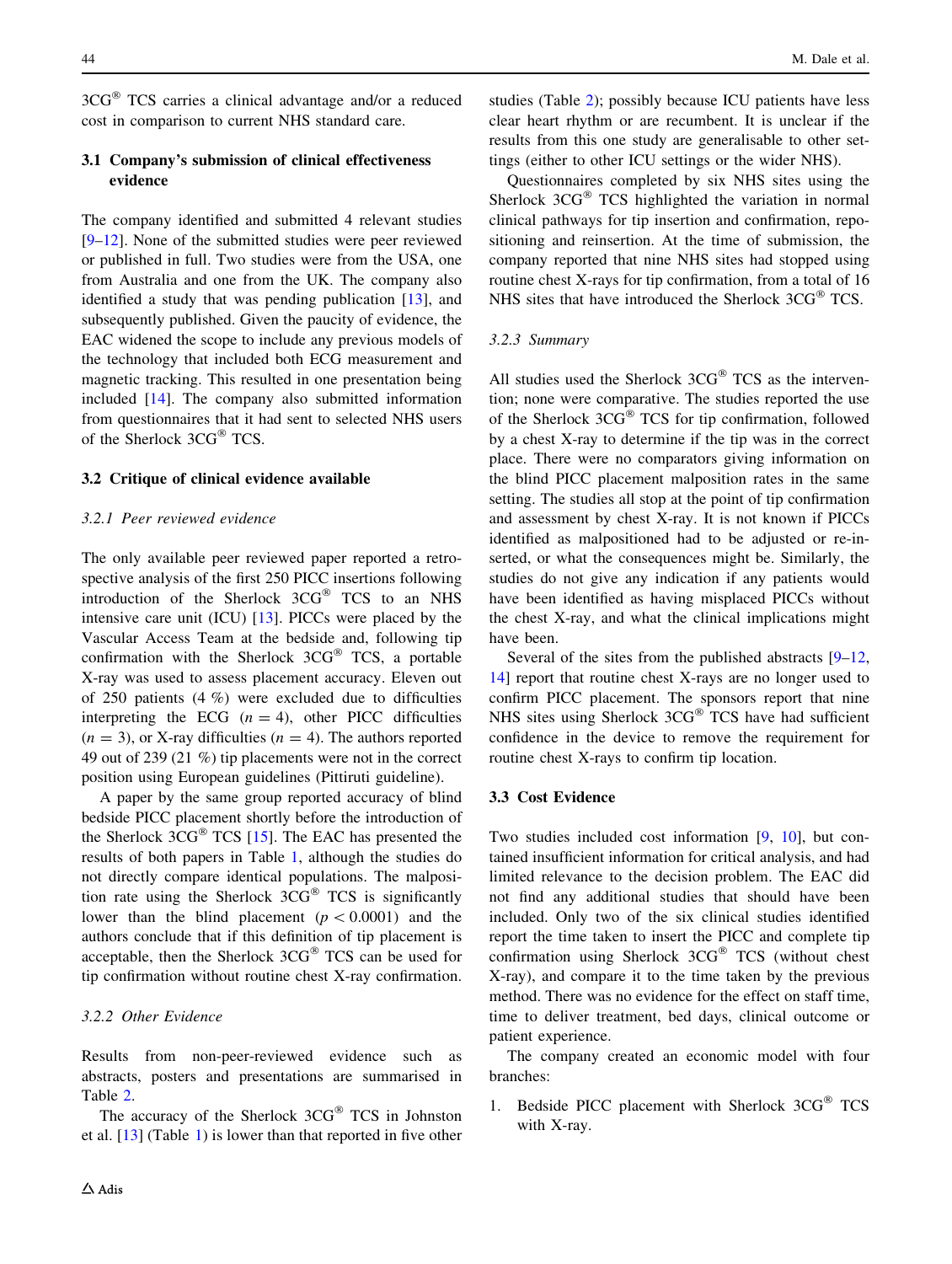<span id="page-4-0"></span>

| Definition of adequate tip position      | Sherlock $3CG^{\circledR}$ TCS<br>(Johnston 2014 $[13]$ ) |                     |             | Blind bedside PICC placement prior to the<br>Sherlock $3CG^{\circledast}$ TCS (Johnston 2013 [15]) |             |      |
|------------------------------------------|-----------------------------------------------------------|---------------------|-------------|----------------------------------------------------------------------------------------------------|-------------|------|
|                                          | ICU                                                       | ICU                 |             | Non-ICU                                                                                            |             |      |
|                                          | $(n = 239)$                                               | $\%$ and 95 $\%$ CI | $(n = 246)$ | $\%$                                                                                               | $(n = 233)$ | $\%$ |
| Mid and low SVC/CAJ/high RA (upper 2 cm) | 190                                                       | 79.5 (74–84)        | 121         | 49.2                                                                                               | 136         | 58.4 |

CAJ cavo-atrial junction, CI confidence interval, ICU intensive care unit, PICC peripherally inserted central catheter, RA right atrium, SVC superior vena cava

- 2. Bedside PICC placement with Sherlock 3CG® TCS without X-ray.
- 3. Blind bedside PICC placement, with X-ray.
- 4. Fluoroscopy guided placement.

Inputs to the model were based on the studies and NHS questionnaires submitted as clinical evidence. Staff costs were derived from the Personal Social Services Research Unit (PSSRU) [\[16](#page-8-0)], and detailed pathway information and costs for blind bedside PICC placement and fluoroscopy were obtained from Walker et al. [\[17](#page-8-0), [18](#page-8-0)].

Using this cost model, the company found that the Sherlock  $3CG^{\circledast}$  TCS without X-ray gave a cost saving of GBP25.67 per patient compared to blind bedside PICC insertion, and a cost saving of GBP510.03 per patient compared to fluoroscopy. All costs are based on 2014 values.

#### 3.4 Critique of Economic Submission

There are uncertainties in the model structure and inputs due to the lack of data available and the variations in patient groups and service provision. The company carried out extensive sensitivity analysis, although the EAC disagreed with some of the key inputs. Important assumptions and data for the model submitted by the company, along with the views of the EAC, are listed below.

#### 3.4.1 Time Horizon

The model stops at the point of confirming PICC tip placement. The EAC considered that a preferable time horizon would include adverse events, complications, the time to starting treatment and the clinical consequences. Unfortunately, there is no evidence available to inform such a model and the impact and direction of any effect is unknown.

# 3.4.2 Nurse Time

The difference in staff time is one of the model's key drivers. The two studies used in the company's model were from different countries with different health systems,

causing the EAC to consider comparability unlikely. The values used by the company were:

- 62.49 min for blind PICC insertion with X-ray and the Sherlock  $3CG^{\circledast}$  TCS with X-ray, based on Walker and Todd [\[17](#page-8-0)] bedside placement time.
- 39.5 min for the Sherlock  $3CG^{\circledast}$  TCS without X-ray [\[9\]](#page-8-0).

#### 3.4.3 Reinsertion Rates and Method

The difference in reinsertion rates and cost of reinsertion is a key driver when comparing blind bedside PICC insertion to the Sherlock  $3CG^{\circledast}$  TCS. The proportion of accurate placement the model uses is:

- 96 % for the Sherlock  $3CG^{\circledast}$  TCS [\[10](#page-8-0)] for trained staff. This study used a comparison to X-ray to judge accuracy. Where the normal pathway does not include a chest X-ray, a malposition will only be detected if it causes a clinical problem.
- 93.1 % for blind bedside PICC placement [\[17](#page-8-0)].
- 100 % for fluoroscopy  $[17]$  $[17]$ .

The base case of the cost model assumes that all identified tip malpositions will require replacement, and that all reinsertions would be performed using fluoroscopy. Not all malpositions will require reinsertion procedures, and although some services may reinsert PICCs using fluoroscopy, others will use bedside techniques. Because the model includes more malpositions for blind PICC placement than for the Sherlock  $3CG^{\circledast}$  TCS, and fluoroscopy is the most costly option, these assumptions favour the Sherlock  $3CG^{\circledast}$  TCS.

#### 3.4.4 Patient Population

The scope defined by NICE included all adult patients undergoing PICC insertion. The population included in the company's model was adult patients undergoing PICC insertion who were suitable for ECG tip confirmation using the Sherlock  $3CG^{\circledast}$  TCS. The company assumed 83.5 % of patients were suitable [[9\]](#page-8-0), and did not include costs for treatment of the remaining 16.5 % by an alternative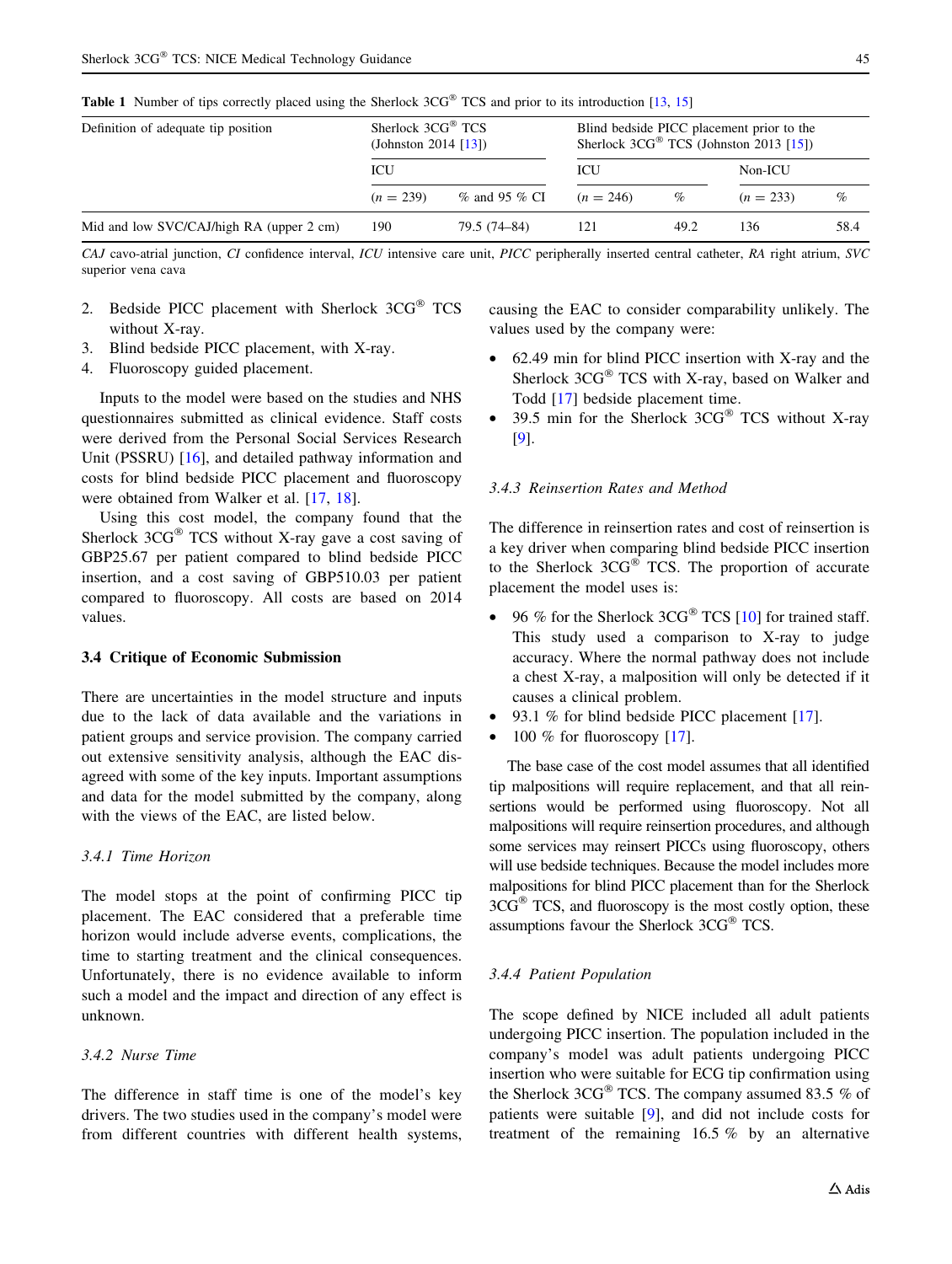<span id="page-5-0"></span>

|                                           | Table 2 Summary of studies included [9-14]                                                                                                                                                |                                                                                                                                                                                                                                       |                                                                                                                         |                                                                                                                                |                                                                                                                                                                                                                                                                                                                                                |
|-------------------------------------------|-------------------------------------------------------------------------------------------------------------------------------------------------------------------------------------------|---------------------------------------------------------------------------------------------------------------------------------------------------------------------------------------------------------------------------------------|-------------------------------------------------------------------------------------------------------------------------|--------------------------------------------------------------------------------------------------------------------------------|------------------------------------------------------------------------------------------------------------------------------------------------------------------------------------------------------------------------------------------------------------------------------------------------------------------------------------------------|
| References                                | Study design and details                                                                                                                                                                  | Population                                                                                                                                                                                                                            | previous technology<br>Intervention and                                                                                 | (ECG tip placement in agreement with<br>Accuracy of Sherlock 3CG® TCS<br>subsequent X-ray <sup>a</sup> )                       | Comments by the EAC                                                                                                                                                                                                                                                                                                                            |
| Johnston (peer<br>paper) [13]<br>reviewed | Consecutive case series (UK)                                                                                                                                                              | ICU patients needing PICC<br>insertion, excluding those<br>$(n = 250)$ 11/250 $(4.4\%)$<br>not in sinus rhythm<br>excluded                                                                                                            | Previously used chest<br>Sherlock 3CG® TCS.<br>X-ray confirmation                                                       | 79.5 % of PICCs in acceptable<br>position (mid and lower<br>SVC/CAJ/high RA                                                    | methods, patient population, results<br>reported. Chest X-rays reviewed by<br>Peer-reviewed publication. Aims,<br>and exclusion criteria are fully<br>at least 2 authors                                                                                                                                                                       |
| Barton [12]                               | Case series (UK), abstract and<br>additional information from<br>author                                                                                                                   | PICC insertion $(n = 65 \text{ in})$<br>total, including follow up)<br>Adults with no AF needing<br>original study, $n = 225$<br>$(4.9\%)$ excluded<br>11/225                                                                         | Previously used chest<br>Sherlock 3CG® TCS.<br>X-ray confirmation                                                       | position (lower 1/3 of SVC or CAJ)<br>100 % of PICCs in acceptable                                                             | Full critical appraisal not possible, not<br>peer reviewed                                                                                                                                                                                                                                                                                     |
| Adams [9]                                 | Case series (USA), abstract and<br>poster                                                                                                                                                 | insertion excluding those<br>55/333 (16.5 %) excluded<br>needing PICC<br>without identifiable<br>$p$ -wave $(n = 333)$<br>People                                                                                                      | Previously used chest<br>Sherlock 3CG® TCS.<br>X-ray confirmation                                                       | 98.2 % on 2nd review<br>96.4 % on 1st review                                                                                   | Full critical appraisal not possible, not<br>peer reviewed                                                                                                                                                                                                                                                                                     |
| Stewart [11]                              | Case series (Australia), abstract<br>and poster                                                                                                                                           | "over 65" patients treated<br>Unknown, abstract states                                                                                                                                                                                | Previously used chest<br>Sherlock 3CG® TCS.<br>X-ray confirmation                                                       | location using Sherlock 3CG®<br>Number unable to confirm tip<br>TCS not reported<br>96 % within CAJ<br>4 % within RA           | peer reviewed. Information should<br>critical appraisal not possible, not<br>Minimal information available, full<br>be treated cautiously                                                                                                                                                                                                      |
| Parikh [10]                               | Prospective case series (USA),<br>Additional patients after trial<br>phases, with increased nurse<br>abstract and poster. Two<br>training in 2nd phase.<br>also reported                  | increased risk of bleeding<br>2nd phase, $n = 182$ 35/182<br>insertion excluding those<br>and without identifiable<br>with AF, atrial flutter,<br>1st phase $n = 65, 3/65$<br>needing PICC<br>$(4.6\%)$ excluded,<br>p-wave<br>People | Sherlock 3CG® TCS<br>(magnetic tracking)<br>Sherlock II TLS<br>plus chest X-ray<br>Previously used<br>confirmation      | Phase 2: 96 % placed within<br>Phase 1:83 % placed within<br>SVC or CAJ<br>SVC or CAJ                                          | For follow up phase patients, 437/567<br>109/437 (25 %) still required a chest<br>appraisal. Clear patient population,<br>$(77\%)$ used Sherlock 3CG® TCS,<br>sufficient detail for partial critical<br>Poster, not peer reviewed, but with<br>tip position criteria, exclusion<br>criteria, assessment by 2<br>independent operators<br>X-ray |
| Symington [14]                            | Prospective case series (USA).<br>Presentation                                                                                                                                            | People needing a PICC<br>$%$ excluded<br>insertion ( $n = 63$ )<br>(19.2)                                                                                                                                                             | Sherlock 3CG® TCS.<br>(magnetic tracking)<br>plus chest $x = ray$<br>Sherlock II TLS<br>Previously used<br>confirmation | 98.4 % placed in acceptable position                                                                                           | critical appraisal not possible, not<br>Minimal information available, full<br>peer reviewed                                                                                                                                                                                                                                                   |
| the excluded category                     | CAJ cavo-atrial junction, PICC peripherally inserted central catheter, RA right atrium, SVC superior vena cava<br><sup>a</sup> Accuracy outcomes only include patients where a successful |                                                                                                                                                                                                                                       |                                                                                                                         | ECG tip placement was thought to have been achieved. If ECG tip confirmation was not achieved, then these patients would be in |                                                                                                                                                                                                                                                                                                                                                |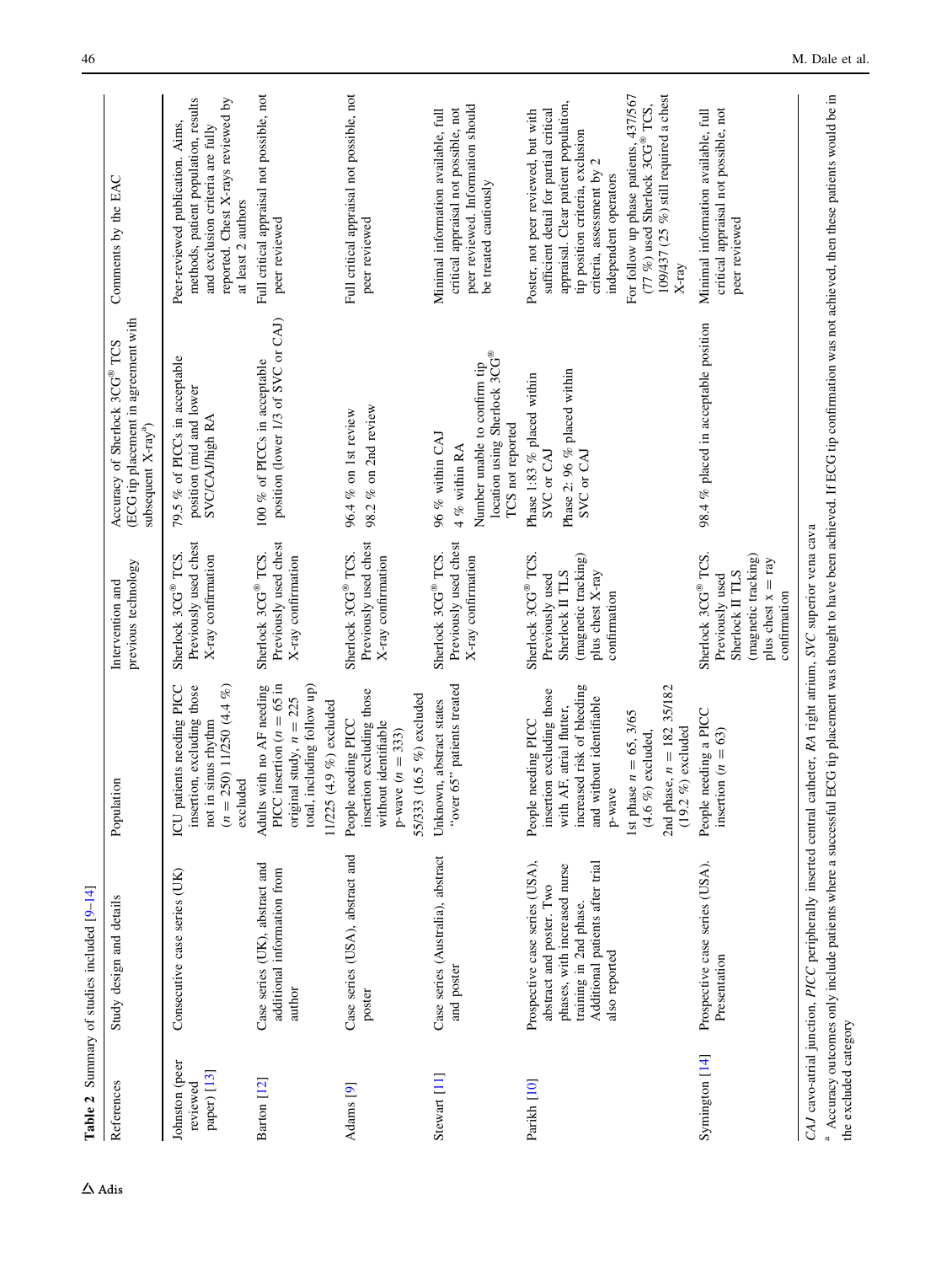method. This has a low impact on the model where the two comparative arms have similar costs. Expert advice indicated that the proportion of patients for whom the Sherlock  $3CG^{\circledast}$  TCS is suitable was likely to be higher than 83.5 %. The company's instructions for use state that use of the technology is limited (but not contraindicated) in patients who do not have an identifiable P wave, e.g. those with atrial fibrillation, tachycardia, etc.

#### 3.4.5 Fluoroscopy

The company's model finds a large cost saving using the Sherlock  $3CG^{\circledast}$  TCS at the bedside compared to fluoroscopy. This is partially due to the high cost attributed to fluoroscopy—much of the remaining cost saving is due to the move to bedside placement and would be equally true of blind PICC bedside placement.

The cost of theatre for fluoroscopy was assumed by the company to be GBP507.18 [[17,](#page-8-0) [18](#page-8-0)]. The EAC estimated this cost to be GBP101 [\[19](#page-8-0)].

If standard practice was fluoroscopy, and a new bedside PICC placement service had to be set up, there would be costs for nurse training and reorganisation. The model does not include these initial set up costs.

#### 3.5 EAC Alternative Scenarios

There are unavoidable uncertainties due to the lack of evidence, and the variations in patient groups and service provision. There are many inputs and scenarios that can change the model from being cost saving to cost incurring the most accurate representation will depend on the service being examined. The EAC analysis presents an alternative set of assumptions—there is insufficient evidence to allow absolute certainty over which is most appropriate.

#### 3.5.1 EAC Changes to Company's Model

The EAC changes to the company's base model were:

- Nurse time is equal for blind PICC insertion with X-ray, the Sherlock  $3CG^{\circledast}$  TCS with X-ray and the Sherlock  $3CG^{\circledast}$  TCS without X-ray. The EAC used a time of 62.49 min [\[17](#page-8-0)]. X-rays are costed separately.
- Where the Sherlock  $3CG^{\circledast}$  TCS is used without X-ray, there is an assumption of zero malpositions being identified within the time frame of the model, since no other tip confirmation system is used.
- Replacements for PICCs placed at the bedside are by the same method as the original placement.
- In patients for whom use of the Sherlock  $3CG^{\circledast}$  TCS is not suitable, treatment costs by an alternative method were included.

• The cost of theatre use for fluoroscopy was changed to GBP101 [[19\]](#page-8-0).

Using these inputs, the EAC found that the Sherlock  $3CG^{\circledast}$  TCS without X-ray incurred a cost of GBP9.37 per patient compared to blind bedside PICC insertion, and gave a cost saving of GBP106.12 per patient compared to fluoroscopy. All costs are based on 2014 values.

# 3.5.2 EAC Cost Neutral Scenario

The EAC explored a scenario where the use of the Sherlock  $3CG^{\otimes}$  TCS is approximately cost neutral when the following assumptions are made (in addition to the previous EAC changes):

- Nurse time for the Sherlock  $3CG^{\circledR}$  TCS is 57.5 min, a 5-min reduction from the original EAC assumption, as there is no requirement for the nurse to interpret the X-ray image.
- The cost of X-ray is assumed to be 10 min of radiologist time (GBP5.67, company's submission, based on Walker and Todd [\[17](#page-8-0)]) with the addition of 15 min for a Band 2 porter (GBP5.25 [[16\]](#page-8-0)) to transport patient to and from X-ray. This gives total X-ray cost of GBP10.92.

Using these inputs, the EAC found that the Sherlock  $3CG^{\circledast}$  TCS without X-ray was associated with a cost saving of GBP1.17 per patient compared to blind bedside PICC insertion, and a cost saving of GBP111.27 per patient compared to fluoroscopy.

#### 3.5.3 EAC Scenario Based on ICU Data

The EAC also explored a scenario based on ICU data [[13,](#page-8-0) [15](#page-8-0)], changing the accuracy rates to those in Table [1.](#page-4-0) Sherlock  $3CG^{\circledast}$  TCS with X-ray was used in the model, reflecting the local practice at the time of publication [\[13](#page-8-0)]. The limitations of this scenario are:

- the data is taken from a single centre and may not be generalisable.
- the comparison is with historical data from the same centre.
- the study only includes intermediate outcomes—the actual number of replacements is not reported.

In this scenario, the Sherlock  $3CG^{\circledast}$  TCS with X-ray confirmation is associated with a cost saving of GBP41.35 per patient compared to blind bedside PICC insertion, because of the significant reduction in the proportion of malpositioned catheters that needed to be re-positioned.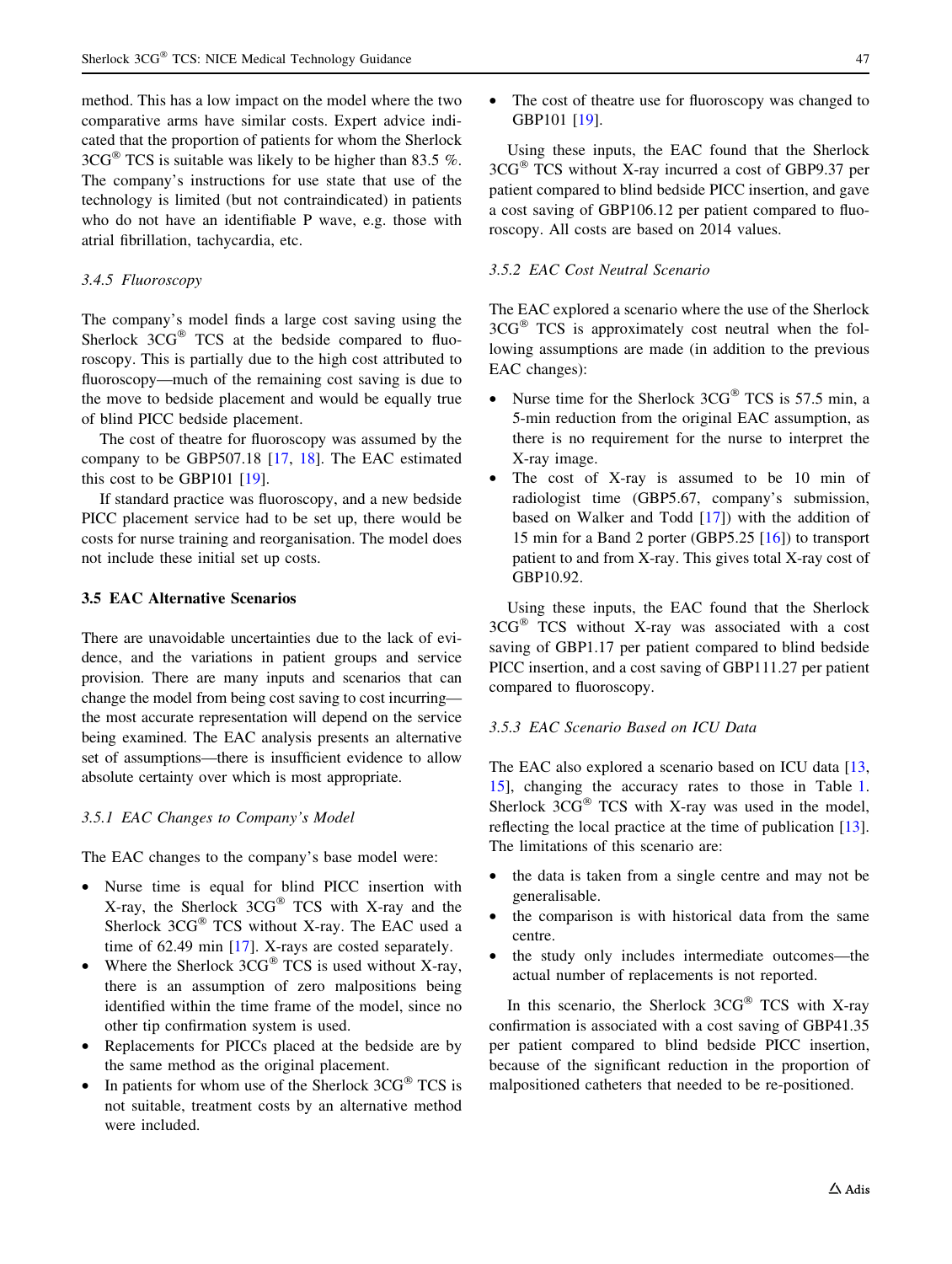## 3.6 Impact of Changes

Given current information, use of the Sherlock  $3CG^{\circledast}$  TCS compared to blind PICC insertion using a chest X-ray appears to hover around cost neutral. Staff time and accuracy are key drivers in the model, but evidence for these is sparse and the reality will vary in different situations. If evidence became available for outcomes after the initial insertion, such as replacement, complications and adverse events, the cost implications may change. The direction of this potential change is not known.

# 4 NICE Guidance

## 4.1 Preliminary Guidance

The NICE Medical Technologies Advisory Committee (MTAC) met in October 2014 and considered evidence from a range of sources, including the company's submission, the EAC report and additional economic modelling, and testimony from clinical experts. The committee made provisional recommendations that went to public consultation.

The Committee considered the overall quality and quantity of the evidence to be low, but noted that the general trend of the clinical evidence was in favour of the Sherlock  $3CG^{\circledast}$  TCS, and that the technology seemed likely to be cost neutral. Some additional analysis was carried out by the EAC to further test the impact of staff time on the cost model.

#### 4.2 Consultation Response

During the consultation period, NICE received 14 consultation comments from 7 consultees (3 NHS professionals, 2 manufacturers, the Department of Health, and one EAC representative). The majority of these comments were process-related, and considered if the single-technology assessment methods used by MTEP were appropriate for medical technologies evaluation. At the final guidance meeting (January 2015), the Committee considered these comments with reference to the MTEP's process and methods guides [\[20](#page-8-0), [21\]](#page-8-0) and concluded that they should not impact on the provisional recommendations. Accordingly, the recommendations did not change substantively as a result of public consultation.

## 4.3 Final Recommendations

The NICE Medical Technology Guidance on the Sherlock  $3CG^{\circledast}$  TCS for placement of peripherally inserted central catheters was published on 25 March 2015 as MTG 24 [\[3](#page-8-0)]. It contains the following recommendations:

- 1. The case for adopting the Sherlock  $3CG^{\circledast}$  TCS for placement of peripherally inserted central catheters is supported by the evidence. The technology usually avoids the need for a confirmatory chest X-ray in patients who would otherwise have blind insertion, minimising the delay before the catheter can be used for infusion. Using the technology increases staff confidence during catheter insertion.
- 2. The Sherlock  $3CG^{\circledast}$  TCS should be considered as an option for placement of peripherally inserted central catheters in adults. For patients whose electrocardiogram does not show a P wave (for example, patients with atrial fibrillation), a chest X-ray will still be needed to confirm tip location of the peripherally inserted central catheter.
- 3. The cost of using the Sherlock  $3CG^{\circledast}$  TCS is similar to that of blind insertion and subsequent chest X-ray in adults who need a peripherally inserted central catheter in a non-intensive care setting. When the Sherlock  $3CG^{\circledR}$  TCS is used instead of fluoroscopy, the estimated cost saving is GBP106 per patient. In an intensive care setting, where the rate of misplacement with blind insertion is generally higher, there is an estimated cost saving of GBP41 per patient per use of the Sherlock 3CG® TCS and a confirmatory chest X-ray compared with using blind insertion and chest X-ray. All these cost savings are subject to some uncertainty and need to be considered in the context of the clinical benefits.

# 5 Key Challenges and Learning Points

The wide range of uses for PICCs meant that it was difficult to identify a typical patient pathway. Clinical expertise was the key to understanding different pathways and their implications.

The most widely reported outcome was accuracy of the PICC placement judged against chest X-ray. This is an intermediate outcome, rather than the actual clinical or economic information important to a decision.

Sensitivity analysis and alternative scenarios helped to understand the range of possible outcomes within the structure of the model, and to reflect the diverse clinical realities. Where there is no clinical evidence for the actual outcomes needed, there can only be limited confidence in the economic model.

Acknowledgments The authors thank Dr. Helen Morgan (Cedar), Andrew Cleves (Cedar), Dr. Susan Peirce (Cedar)and Pippa Anderson (Swansea Centre for Health Economics, Swansea University) for their contribution to the original EAC report for NICE, Dr. Judith White